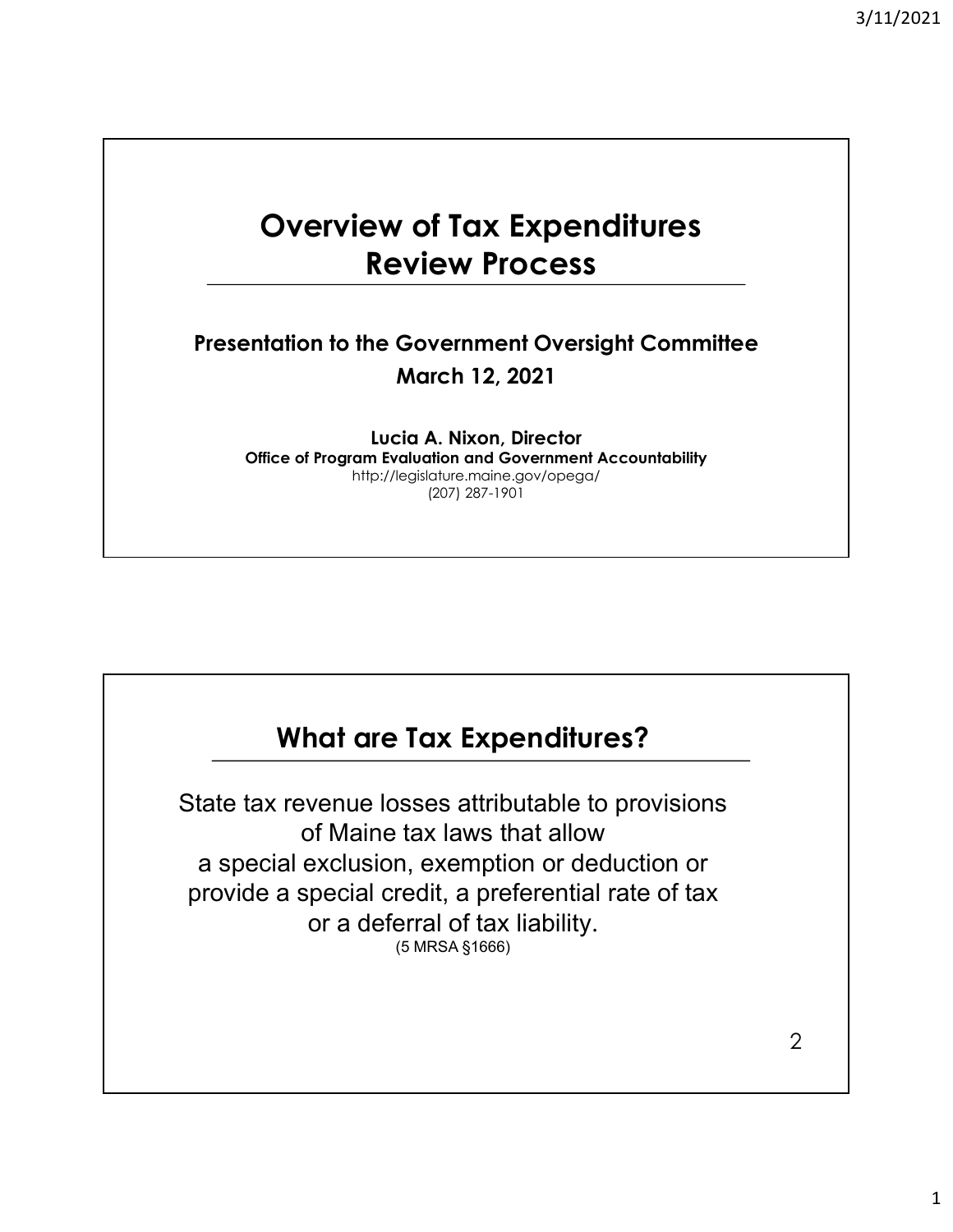

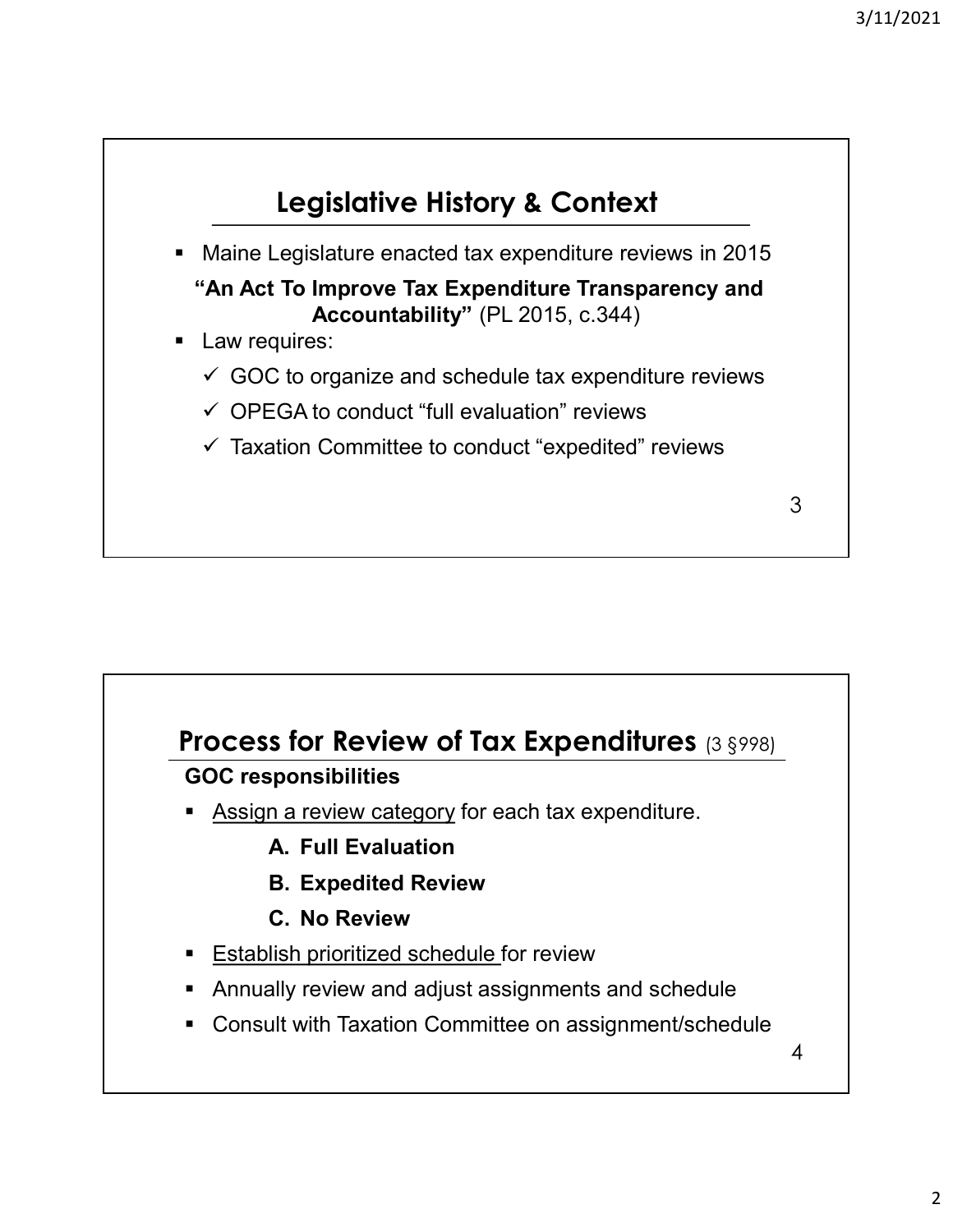# • Conducted by OPEGA Expenditure provides incentive for specific behavior or **Bull Evaluation of Tax Expenditures** (3  $\S$ 999)<br>
Conducted by OPEGA<br>
Expenditure provides incentive for specific behavior or<br>
benefit to specific group, or has measurable goals<br>
For each evaluation, GOC required to appro **For each evaluation, GOC required to approve:** › Purpose, intents and goals › Intended beneficiaries › Evaluation objectives › Performance measures **Input from OPEGA, Taxation Committee and stakeholders** ■ OPEGA report goes to GOC and Taxation Committee 5 Full Evaluation of Tax Expenditures (3 §999) 5

## Expedited Review of Tax Expenditures (3 §1000)

- **EX Conducted by Taxation Committee**
- **Expenditures intended to implement broad tax policy goals**
- Assess continued relevance of or need for adjustments to:
	- $\checkmark$  Broad tax policy under review
	- $\checkmark$  Individual tax expenditures in the tax policy area
- OPEGA provides summary information to support review
- **Taxation Committee reports results to Legislature annually**

6